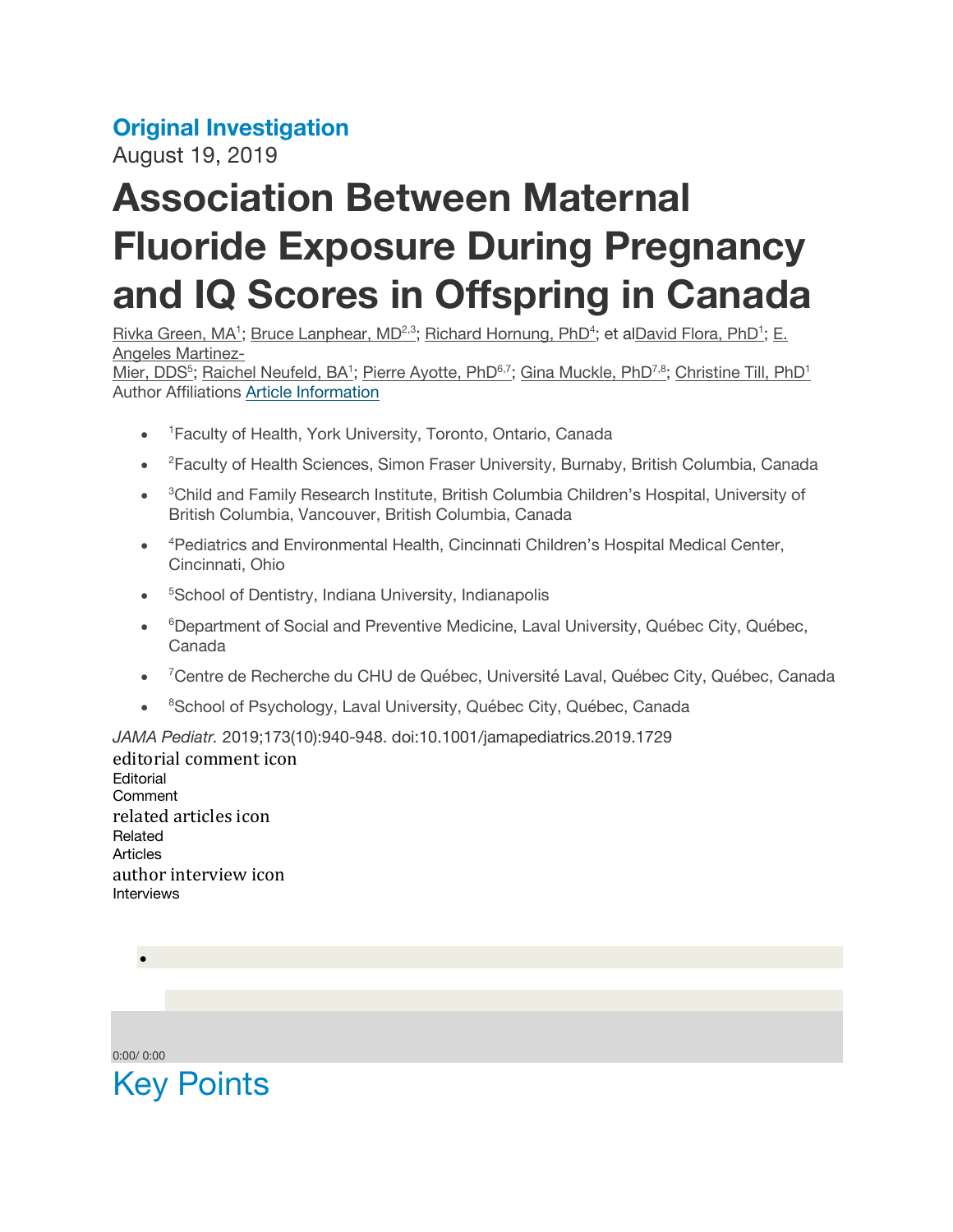**Question** Is maternal fluoride exposure during pregnancy associated with childhood IQ in a Canadian cohort receiving optimally fluoridated water?

**Findings** In this prospective birth cohort study, fluoride exposure during pregnancy was associated with lower IQ scores in children aged 3 to 4 years.

**Meaning** Fluoride exposure during pregnancy may be associated with adverse effects on child intellectual development, indicating the possible need to reduce fluoride intake during pregnancy.

## Abstract

**Importance** The potential neurotoxicity associated with exposure to fluoride, which has generated controversy about community water fluoridation, remains unclear.

**Objective** To examine the association between fluoride exposure during pregnancy and IQ scores in a prospective birth cohort.

**Design, Setting, and Participants** This prospective, multicenter birth cohort study used information from the Maternal-Infant Research on Environmental Chemicals cohort. Children were born between 2008 and 2012; 41% lived in communities supplied with fluoridated municipal water. The study sample included 601 mother-child pairs recruited from 6 major cities in Canada; children were between ages 3 and 4 years at testing. Data were analyzed between March 2017 and January 2019.

**Exposures** Maternal urinary fluoride (MUF<sub>SG</sub>), adjusted for specific gravity and averaged across 3 trimesters available for 512 pregnant women, as well as selfreported maternal daily fluoride intake from water and beverage consumption available for 400 pregnant women.

**Main Outcomes and Measures** Children's IQ was assessed at ages 3 to 4 years using the Wechsler Primary and Preschool Scale of Intelligence-III. Multiple linear regression analyses were used to examine covariate-adjusted associations between each fluoride exposure measure and IQ score.

**Results** Of 512 mother-child pairs, the mean (SD) age for enrollment for mothers was 32.3 (5.1) years, 463 (90%) were white, and 264 children (52%) were female. Data on MUFSG concentrations, IQ scores, and complete covariates were available for 512 mother-child pairs; data on maternal fluoride intake and children's IQ were available for 400 of 601 mother-child pairs. Women living in areas with fluoridated tap water (n=141) compared with nonfluoridated water (n=228) had significantly higher mean (SD) MUFSG concentrations (0.69 [0.42] mg/L vs 0.40 [0.27] mg/L; *P*=.001; to convert to millimoles per liter, multiply by 0.05263) and fluoride intake levels (0.93 [0.43] vs 0.30 [0.26] mg of fluoride per day; *P*=.001). Children had mean (SD) Full Scale IQ scores of